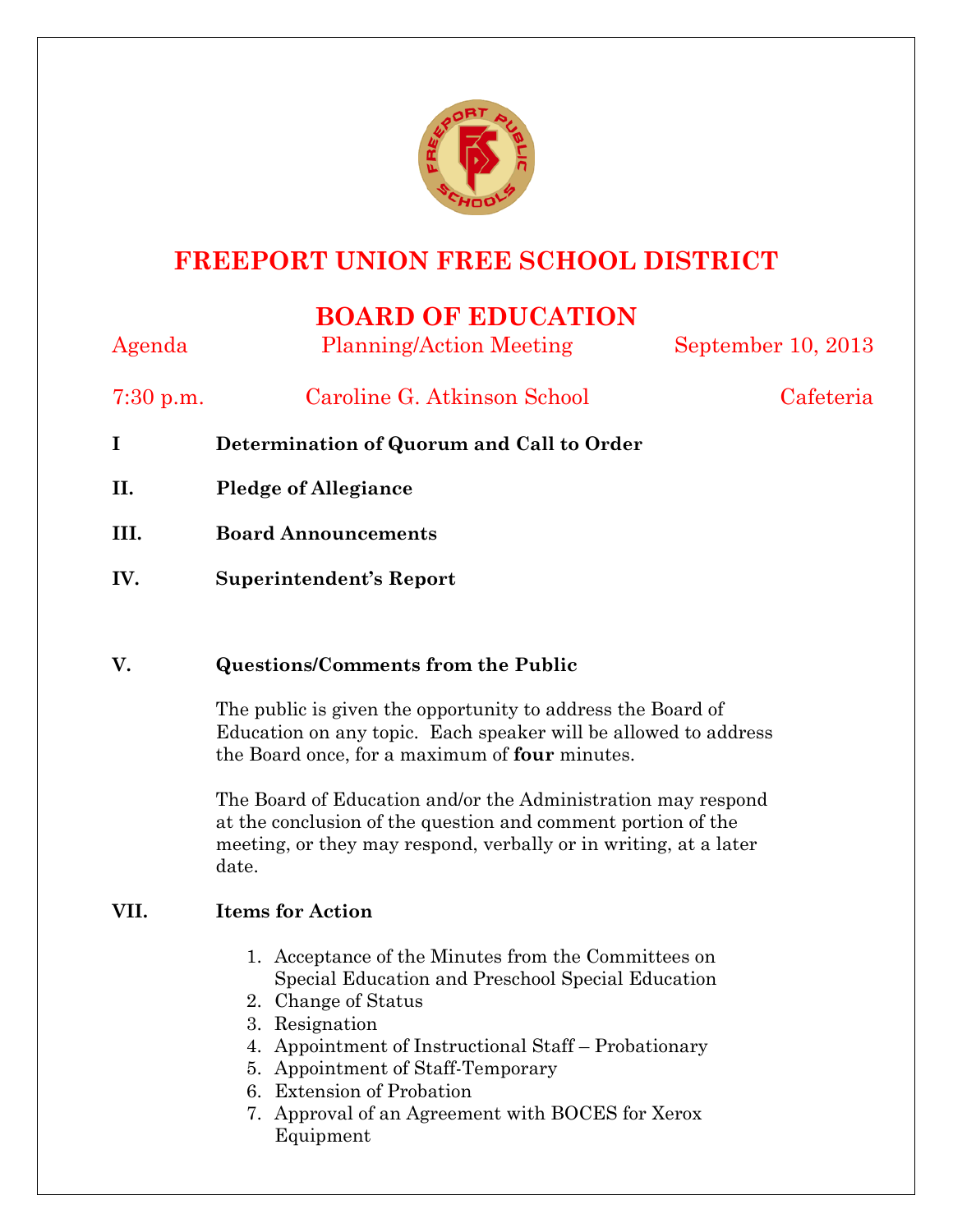#### **VIII. Review of the tentative Agenda for the September 26, 2013, Board of Education Action Meeting.**

- **IX. Board Comments**
- **X. Superintendent's Comments**
- **XI. Adjournment**

#### **XII. Next Meeting**

The next meeting of the Board of Education will be held on September 26, 2013, at Caroline G. Atkinson School.

All meetings begin at 7:30 p.m. unless otherwise noted.

Register to vote: Monday through Friday between 8:30 a.m. and 3:30 p.m. at the Administration Building, 235 N. Ocean Avenue.

**Visit our website at www.freeportschools.org**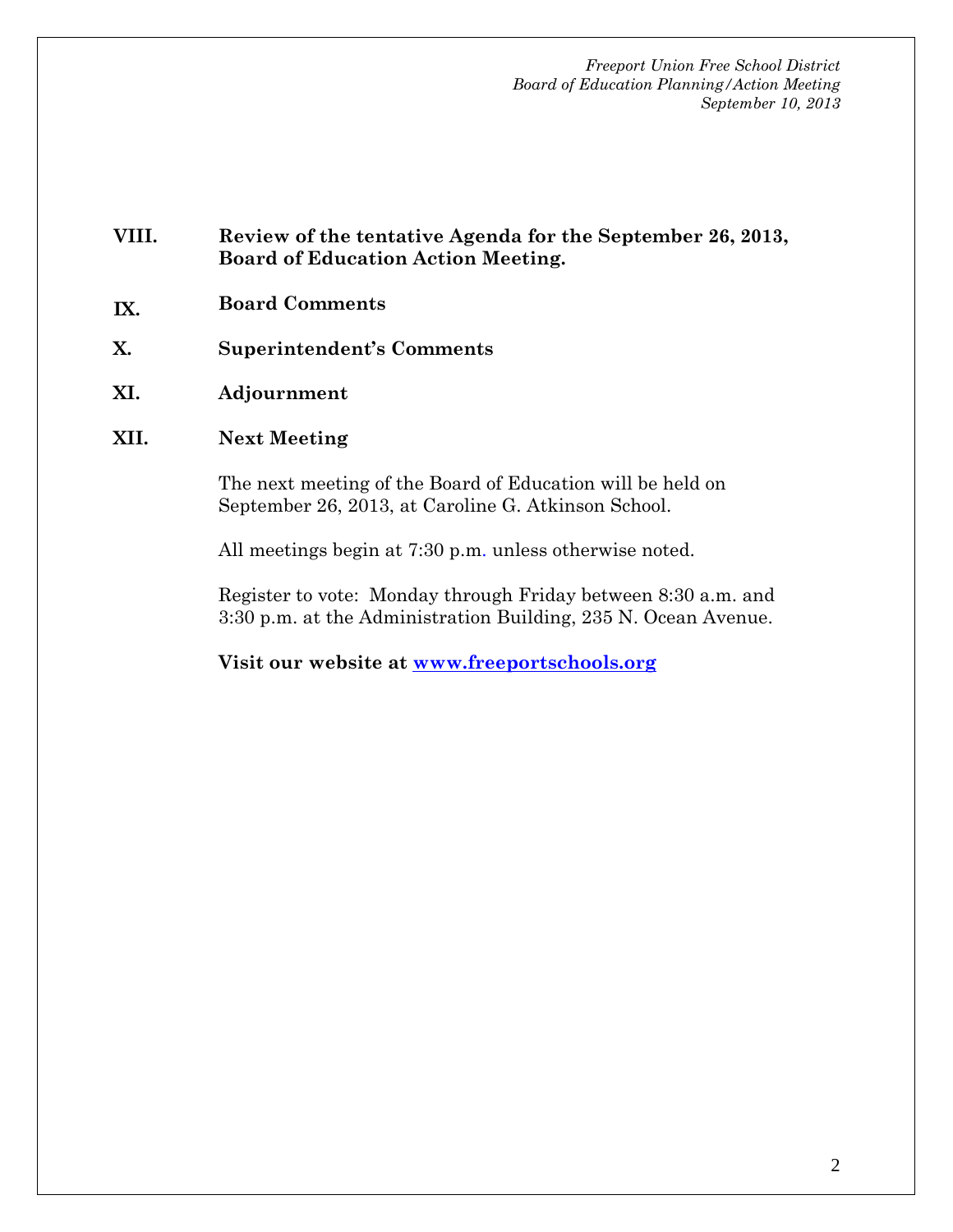**1.** 

### **CSE/CPSE Minutes**

**BE IT RESOLVED,** that the Board of Education of the Freeport Union Free School District hereby accepts the minutes of the meetings of the Committees on Special Education and Preschool Special Education for the following dates:

August 6, 7, 13, 15, 20, 21, 2013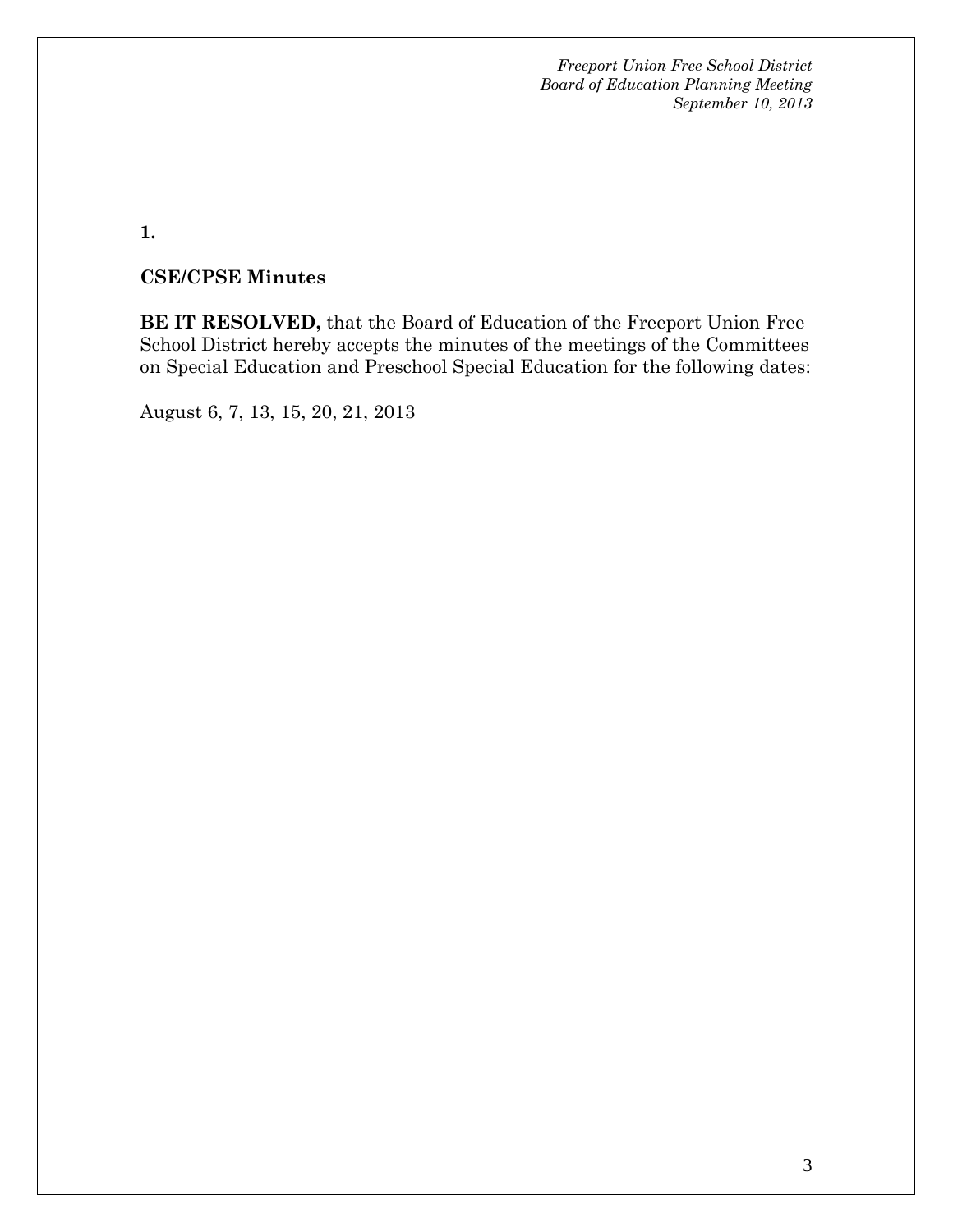2.

### **Personnel**

#### **Change of Status**

**BE IT RESOLVED,** that the Board of Education of the Freeport Union Free School District hereby approves the following change of status as listed below:

- **1. Nicole Finch,** Teaching Assistant, change of status from part-time to full-time (replacing D. Barry, resigned) effective September 1, 2013, anticipated tenure date is September 1, 2016, compensation will now be \$16,712.38, assignment: Giblyn.
- **2. Randy Meshnick,** Teaching Assistant, change of status from parttime to full-time (replacing L. Randazzo, retired) effective September 1, 2013, anticipated tenure date is September 1, 2016, compensation will now be \$20,432.10, assignment: Giblyn.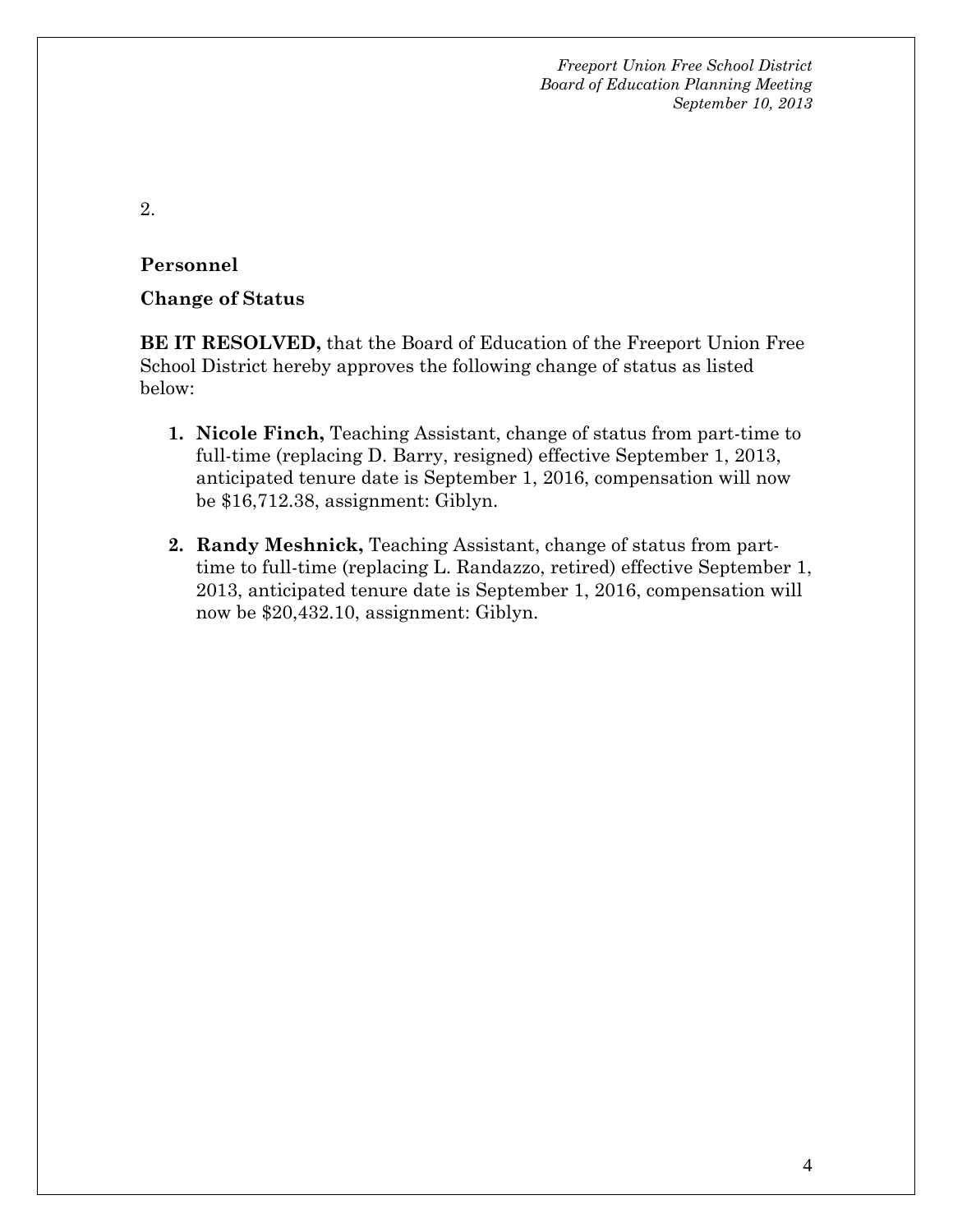**3.**

**Personnel**

#### **Resignation of Staff**

**BE IT RESOLVED**, that the Board of Education of the Freeport Union Free School District hereby accepts the letter(s) of resignation from the following staff member(s) as listed below:

- **1. Karla Ramirez**, full-time Teaching Assistant, effective August 21, 2013, to accept a position in another District.
- **2. Mary Casalone**, full-time Teaching Assistant, effective August 20, 2013, for personal reasons.
- **3. Sherill Taylor-Morgan,** part-time Teaching Assistant, effective August 19, 2013, for personal reasons.
- **4. Elizabeth Testa,** full-time Teaching Assistant, effective August 26, 2013, to accept a position in another District.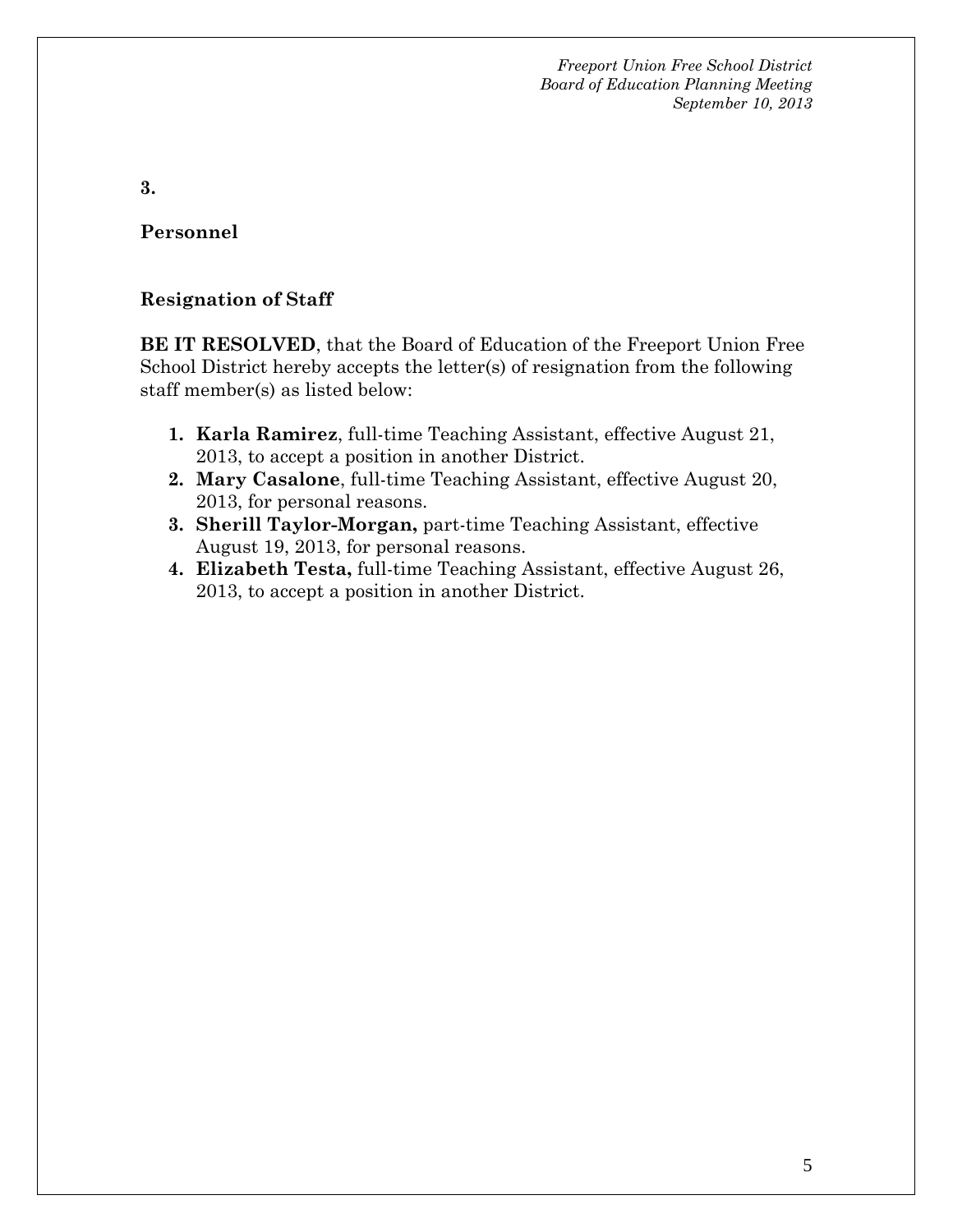4.

#### **Personnel**

#### **Appointment of Staff – Probationary**

**BE IT RESOLVED**, that the Board of Education of the Freeport Union Free School District, upon the recommendation of the Superintendent, hereby appoints the individuals listed in the attached Appointment of Staff Report - Temporary, in accordance with the rules of the Board of Regents. These individuals shall possess appropriate certification allowing them to serve as teachers in the public schools of New York.

- **1. Megan Fritz**, full-time Teaching Assistant, a probationary appointment effective September 1, 2013 through August 31, 2016, with an anticipated tenure date of September 1, 2016. Compensation will be according to the FTAA Schedule at \$19,226. Assignment: Archer.
- **2. Rachel Eilam,** full-time Teaching Assistant, a probationary appointment effective September 1, 2013 through August 31, 2016, with an anticipated tenure date of September 1, 2016. Compensation will be according to the FTAA Schedule at \$19,226. Assignment: Atkinson.
- **3. Elaine Reichert,** full-time Teaching Assistant, a probationary appointment effective September 1, 2013 through August 31, 2016, with an anticipated tenure date of September 1, 2016. Compensation will be according to the FTAA Schedule at \$19,226. Assignment: Atkinson.
- **4. Constance Budd,** full-time Teaching Assistant, a probationary appointment effective September 1, 2013 through August 31, 2016, with an anticipated tenure date of September 1, 2016. Compensation will be according to the FTAA Schedule at \$19,226. Assignment: Bayview
- **5. Natasha Rhodes,** full-time Teaching Assistant, a probationary appointment effective September 1, 2013 through August 31, 2016, with an anticipated tenure date of September 1, 2016. Compensation will be according to the FTAA Schedule at \$16,226. Assignment: Atkinson.
- **6. Mauricio Riveros-Villanueva,** full-time Teaching Assistant, (Lab Facilitator) a probationary appointment effective September 1, 2013 through August 31, 2016, with an anticipated tenure date of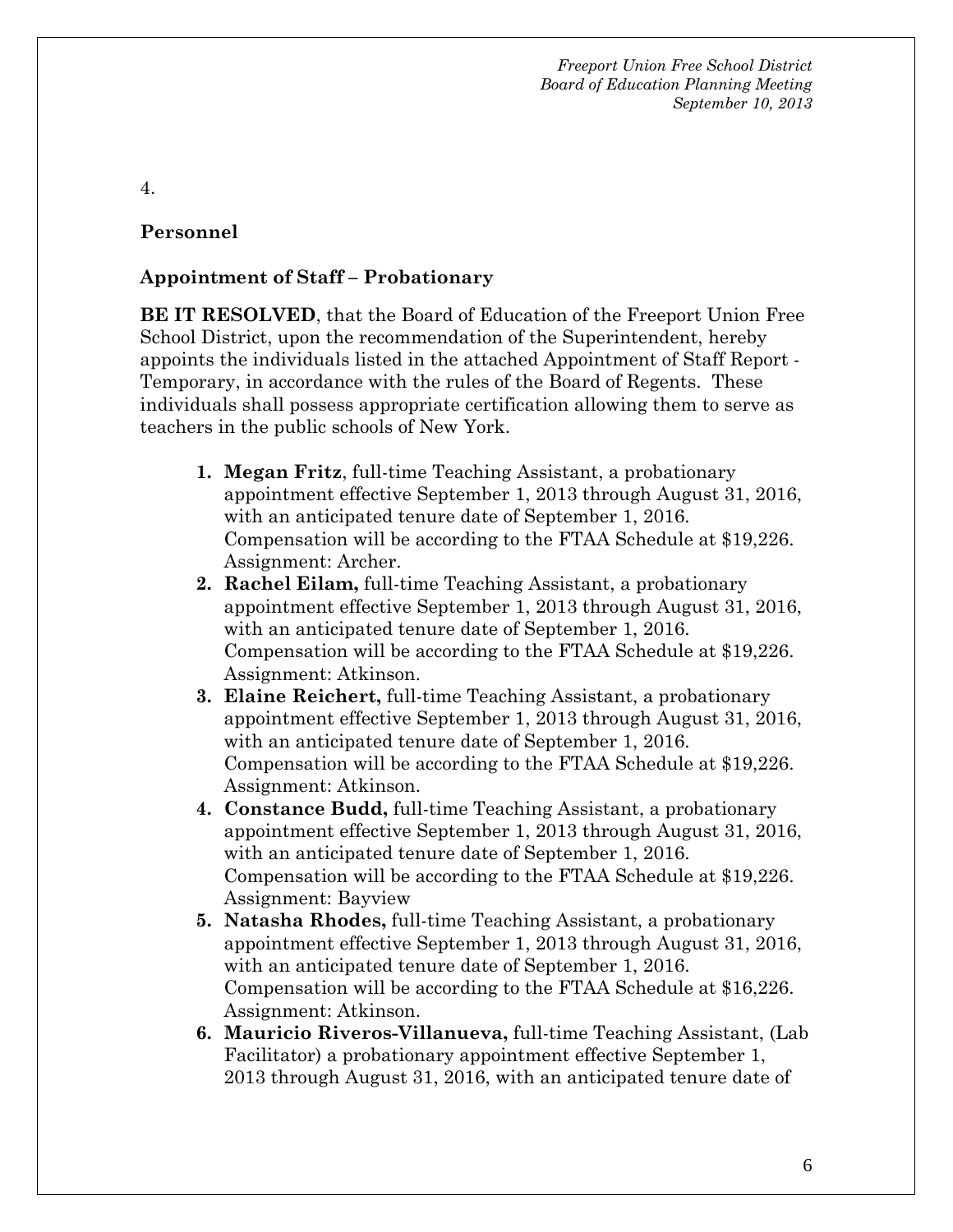September 1, 2016. Compensation will be according to the FTAA Schedule at \$23,597. Assignment: Atkinson.

- **7. Ilene Weinstein,** full-time Teaching Assistant, a probationary appointment effective September 3, 2013 through September 2, 2016, with an anticipated tenure date of September 3, 2016. Compensation will be according to the FTAA Schedule at \$19,226. Assignment: Atkinson.
- **8. Rachel Kugelmass,** full-time Teaching Assistant, a probationary appointment effective September 3, 2013 through September 2, 2016, with an anticipated tenure date of September 3, 2016. Compensation will be according to the FTAA Schedule at \$19,226. Assignment: New Visions.
- **9. Michele Velasquez,** full-time Teaching Assistant, a probationary appointment effective September 3, 2013 through September 2, 2016, with an anticipated tenure date of September 3, 2016. Compensation will be according to the FTAA Schedule at \$19,226. Assignment: Giblyn.
- **10.Anabel Lopez,** full-time Teaching Assistant, a probationary appointment effective September 9, 2013 through September 8, 2016, with an anticipated tenure date of September 9, 2016. Compensation will be according to the FTAA Schedule at \$19,226. Assignment: Giblyn.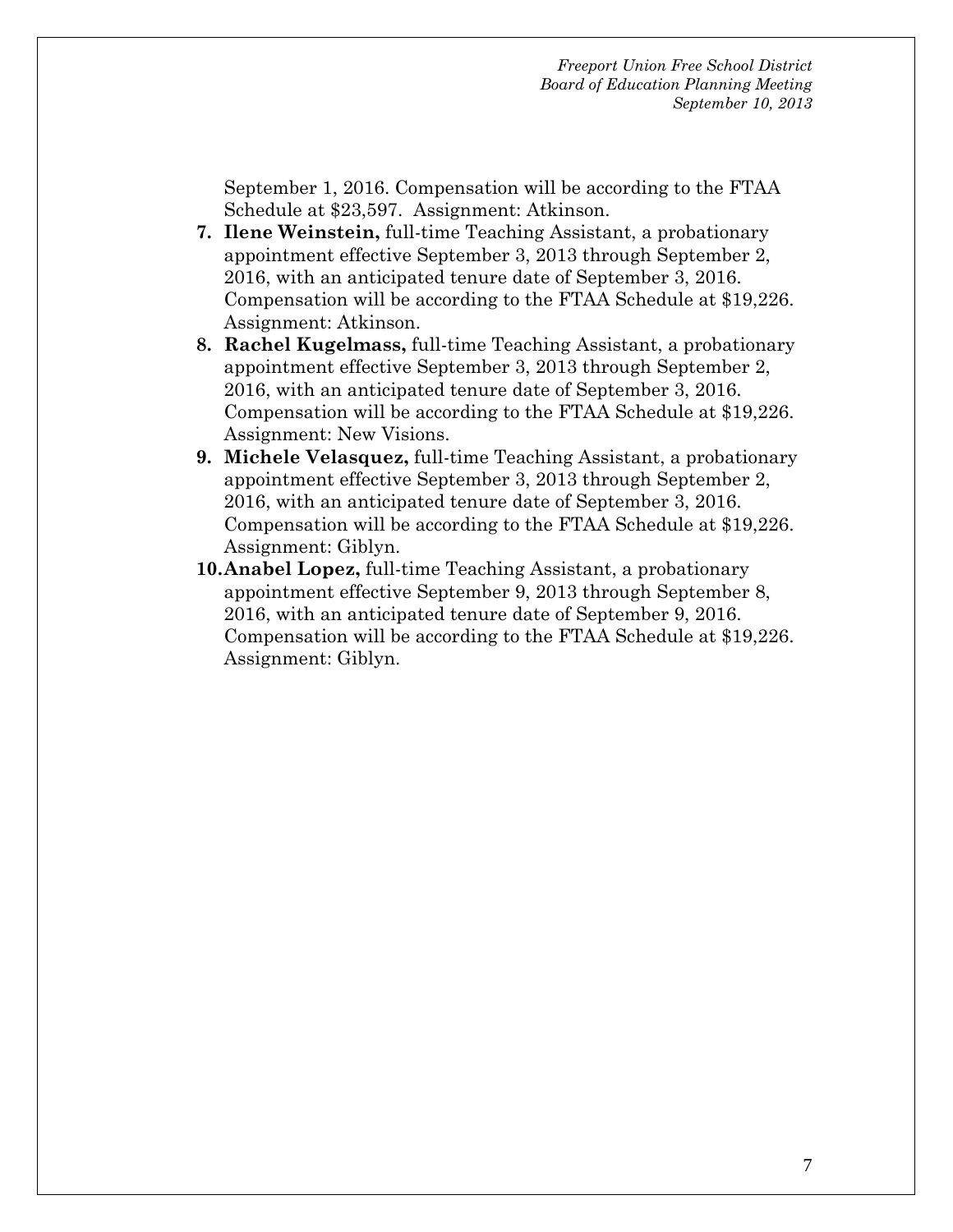#### 5.

## **Personnel**

## **Appointment of Instructional Staff - Temporary**

**BE IT RESOLVED**, that the Board of Education of the Freeport Union Free School District, upon the recommendation of the Superintendent, hereby appoints the individuals listed in the following Appointment of Staff Report - Temporary, in accordance with the rules of the Board of Regents. These individuals shall possess appropriate certification allowing them to serve as teachers in the public schools of New York.

- 1. **Lindsey McClain**, Permanent Substitute, a temporary appointment effective September 1, 2013 through June 27, 2014. Compensation for this will be at the Substitute Pay Rate of \$125 per day. Assignment: Bayview.
- 2. **Stefanie Adames,** Permanent Substitute, a temporary appointment effective September 1, 2013 through June 27, 2014. Compensation for this will be at the Substitute Pay Rate of \$125 per day. Assignment: Giblyn.
- 3. **Genevieve Florkowski**, Permanent Substitute, a temporary appointment effective September 1, 2013 through June 27, 2014. Compensation for this will be at the Substitute Pay Rate of \$125 per day. Assignment: FHS.
- 4. **Randolph Mills**, Permanent Substitute, a temporary appointment effective September 1, 2013 through June 27, 2014. Compensation for this will be at the Substitute Pay Rate of \$125 per day. Assignment: FHS.
- 5. **Nicholas Kenney**, Permanent Substitute, a temporary appointment effective September 1, 2013 through June 27, 2014. Compensation for this will be at the Substitute Pay Rate of \$125 per day. Assignment: FHS.
- 6. **Stephen Smar**, Permanent Substitute, a temporary appointment effective September 1, 2013 through June 27, 2014. Compensation for this will be at the Substitute Pay Rate of \$125 per day. Assignment: FHS.
- 7. **Anthony Wysocki**, Permanent Substitute, a temporary appointment effective September 1, 2013 through June 27, 2014. Compensation for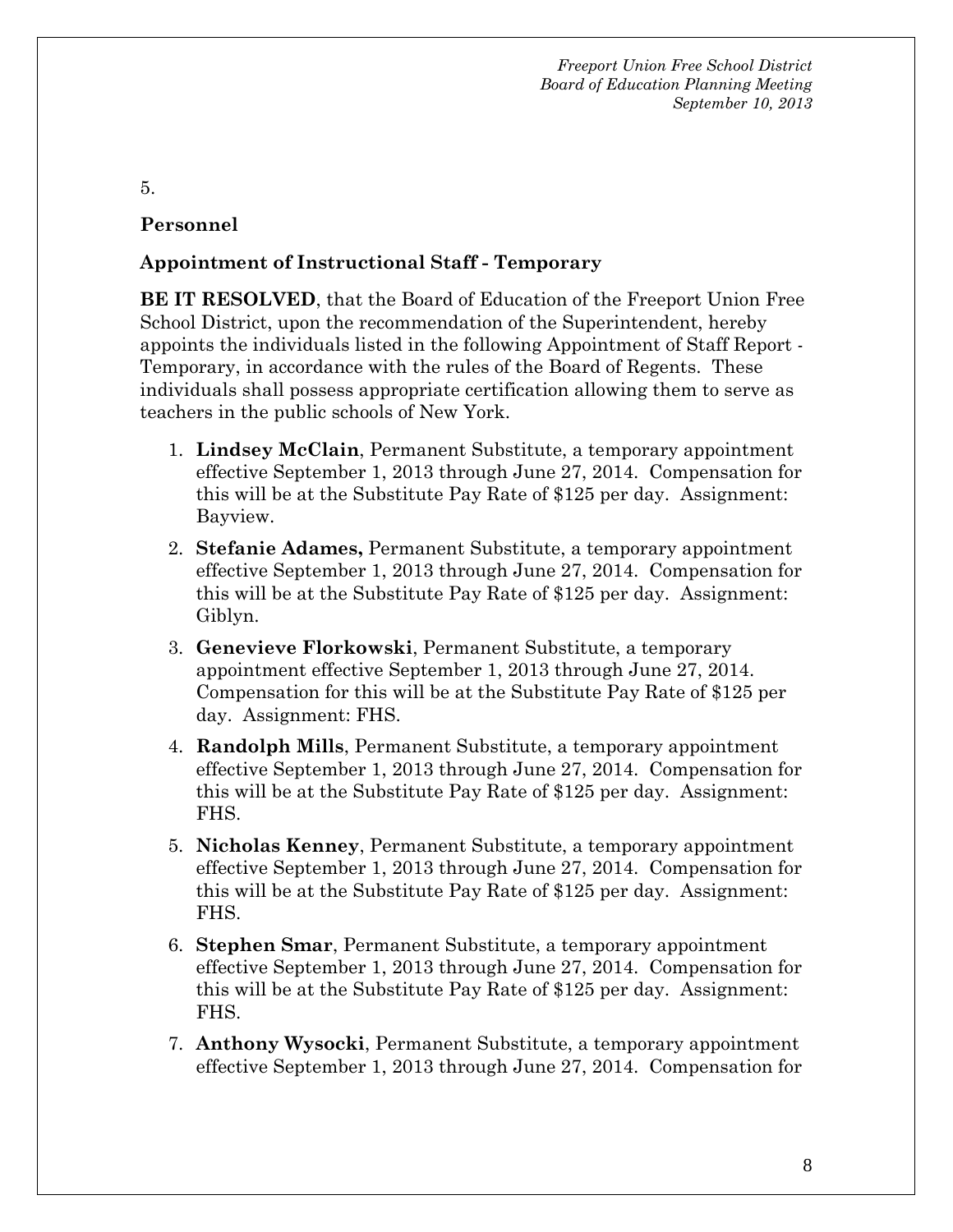this will be at the Substitute Pay Rate of \$125 per day. Assignment: FHS.

- 8. **Jose Martelo**, Permanent Substitute, a temporary appointment effective September 1, 2013 through June 27, 2014. Compensation for this will be at the Substitute Pay Rate of \$125 per day. Assignment: FHS.
- 9. **Jesse DiMartino**, Permanent Substitute, a temporary appointment effective September 1, 2013 through June 27, 2014. Compensation for this will be at the Substitute Pay Rate of \$125 per day. Assignment: FHS.
- 10.**Dolores Miller,** Elementary Teacher, (Leave Replacement) Return from Preferred Eligibility List, a temporary appointment effective September 1, 2013 through January 31, 2014. Compensation will be \$78,567 pro rated. Assignment: Bayview.
- 11.**Amy Mayo,** Permanent Substitute, a temporary appointment effective September 3, 2013 through June 27, 2014. Compensation for this will be at the Substitute Pay Rate of \$125 per day. Assignment: Bayview.
- 12.**Kevin Devivio,** Permanent Substitute, a temporary appointment effective September 3, 2013 through June 27, 2014. Compensation for this will be at the Substitute Pay Rate of \$125 per day. Assignment: FHS.
- 13.**Jill Pfeiffer,** part-time Teaching Assistant, a temporary appointment effective September 3, 2013. Compensation for this position will be according to the FTAA Contract at \$12,272. Assignment: Archer.
- 14.**Madeline Game,** part-time Teaching Assistant, a temporary appointment effective September 3, 2013. Compensation for this position will be according to the FTAA Contract at \$12,272. Assignment: Bayview.
- 15.**Niki-Lyn Anglim,** Permanent Substitute, a temporary appointment effective September 9, 2013 through June 27, 2014. Compensation for this will be at the Substitute Pay Rate of \$125 per day. Assignment: FHS.
- 16.**Magaly Rodriguez,** Permanent Substitute, a temporary appointment effective September 9, 2013 through June 27, 2014. Compensation for this will be at the Substitute Pay Rate of \$125 per day. Assignment: Atkinson.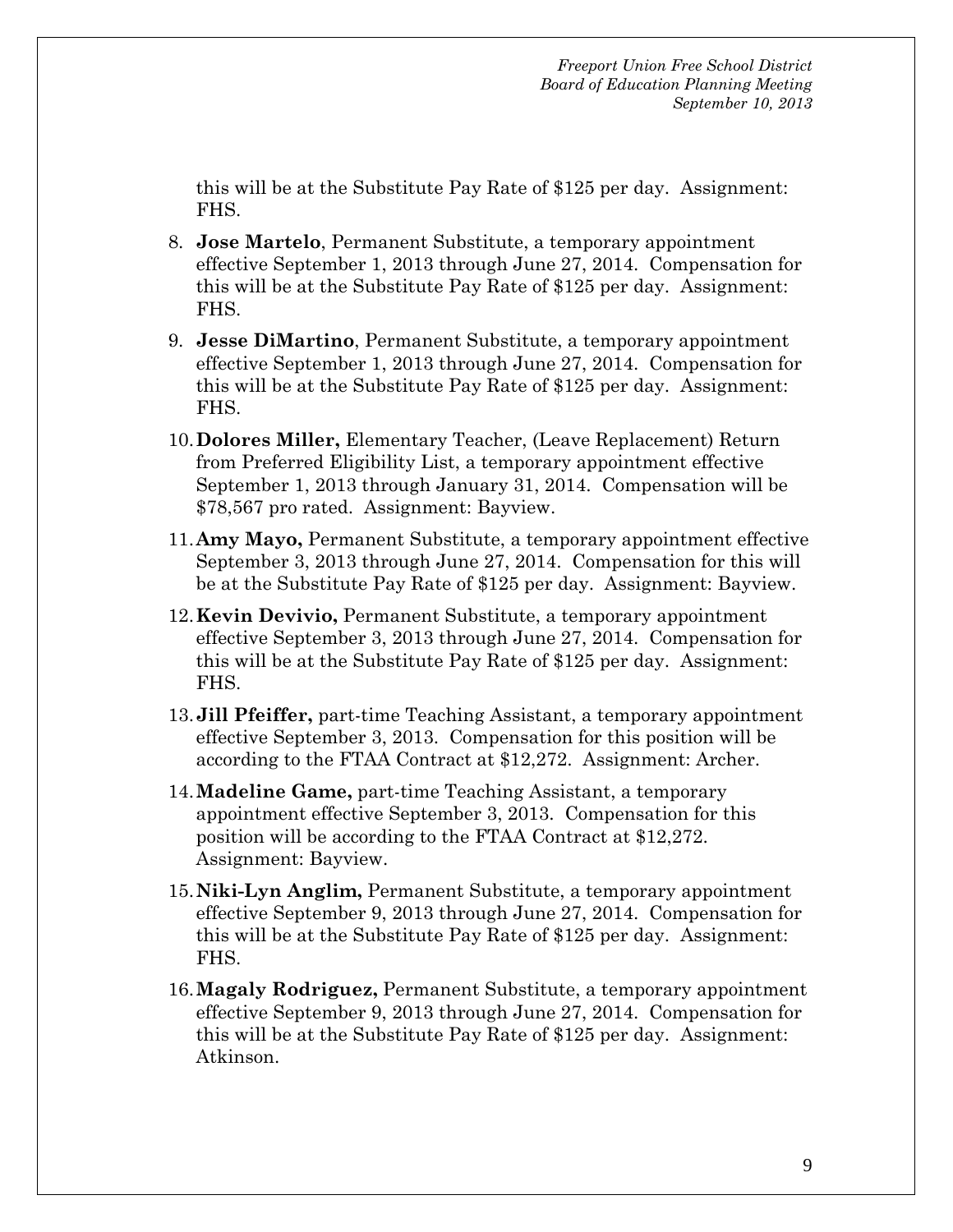17.**Nicole Revilli,** Permanent Substitute, a temporary appointment effective September 1, 2013 through June 27, 2014. Compensation for this will be at the Substitute Pay Rate of \$125 per day. Assignment: Columbus.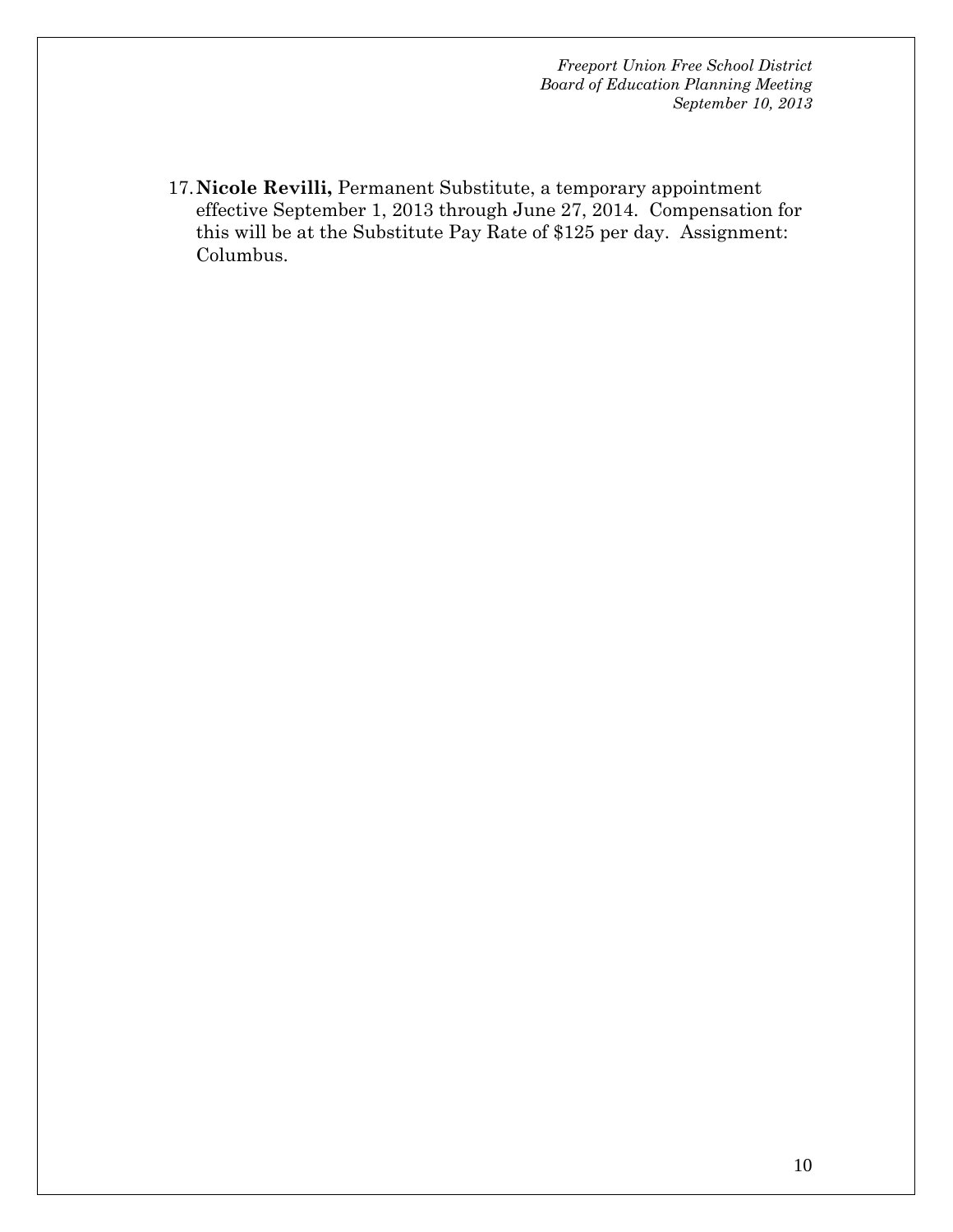6.

**Personnel** 

#### **Extension of Probation**

**BE IT RESOLVED** that the Board of Education of the Freeport Union Free School District hereby extends the probationary period ending date by one year to October 11, 2014, for the following individual, in accordance with the provisions of a letter dated August 26, 2013: Daniel Wittich, Elementary Teacher, probationary period extended to October 11, 2014.